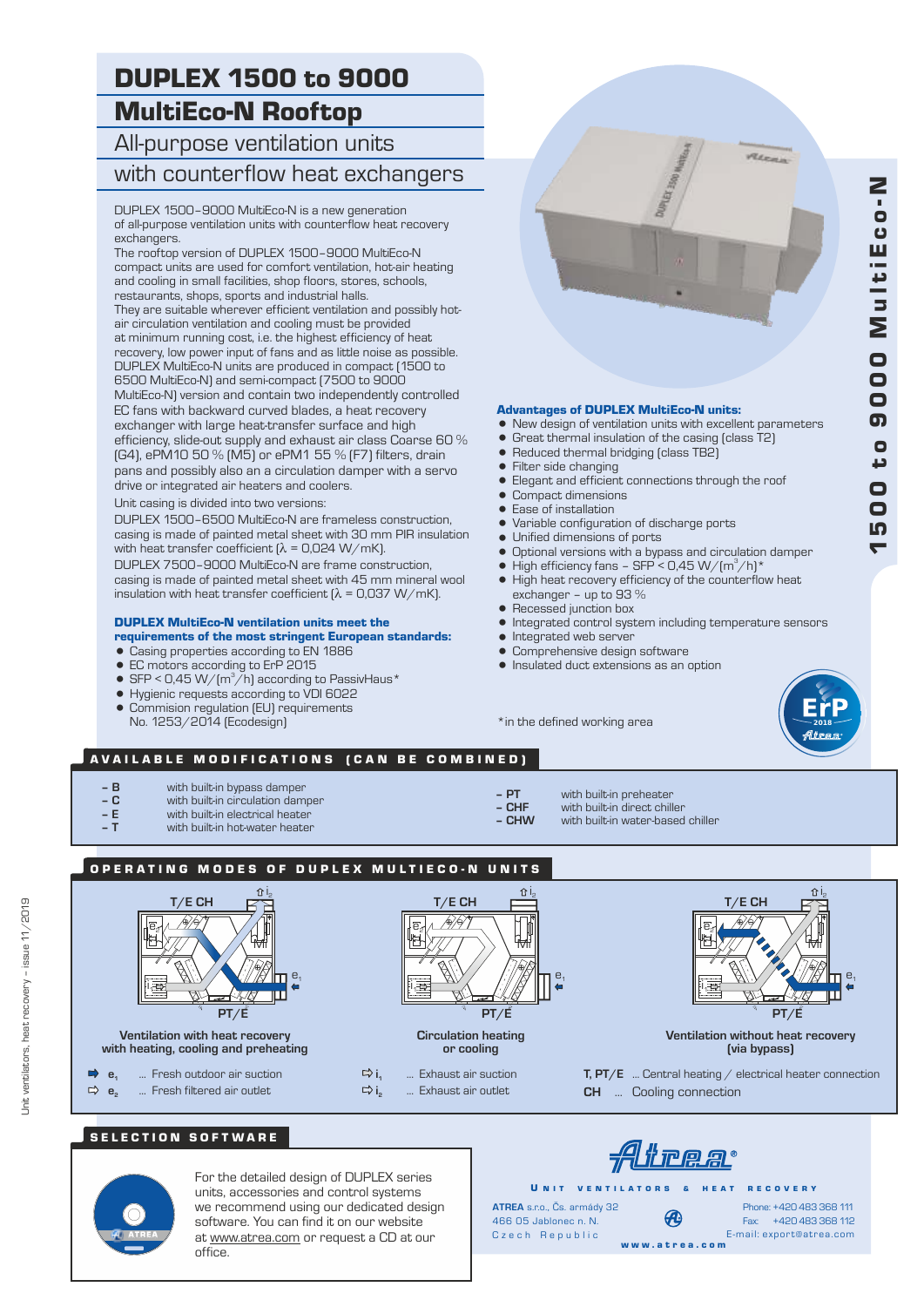# PERFORMANCE GRAPHS

### DUPLEX MULTIECO-N

| <b>DUPLEX MultiEco-N</b>                                                                                        |                          | 1500<br>2500<br>3500<br>4500<br>5500<br>6500<br>7500 |                   |         |         | 9000    |         |                          |                          |
|-----------------------------------------------------------------------------------------------------------------|--------------------------|------------------------------------------------------|-------------------|---------|---------|---------|---------|--------------------------|--------------------------|
| Supply air - max. $1$                                                                                           | $m^3h^4$                 | 2500                                                 | 3600              | 4700    | 5900    | 7600    | 7800    | 8600                     | 11 500                   |
| Extraction air - max. $1$                                                                                       | $m3h-1$                  | 2 300                                                | 3650              | 4600    | 5750    | 7650    | 7900    | 8 3 0 0                  | 11 300                   |
| Max. airflow according to ErP 2018 <sup>5)</sup>                                                                | $m3h-1$                  | 950                                                  | 2900              | 3 200   | 4550    | 5350    | 5750    | 7 100                    | 8000                     |
| Heat recovery efficiency <sup>2)</sup>                                                                          | $\%$                     | up to 93 %                                           |                   |         |         |         |         |                          |                          |
| Number of versions and positions                                                                                | $\overline{\phantom{0}}$ | see table "Mounting positions", page 4               |                   |         |         |         |         |                          |                          |
| Weight <sup>3)</sup>                                                                                            | kg                       | 290-350                                              | 350-420           | 405-480 | 460-560 | 520-630 | 630-750 |                          | 1 170-1 310 1 260-1 400  |
| Max. power input                                                                                                | kW                       | 1,5                                                  | 2,5               | 4,4     | 4,4     | 6,5     | 6,5     | 6,6                      | 8,9                      |
| Voltage                                                                                                         | $\vee$                   | 230                                                  | 400               | 400     | 400     | 400     | 400     | 400                      | 400                      |
| Frequency                                                                                                       | Hz                       | 50                                                   |                   |         |         |         |         |                          |                          |
| Revolutions                                                                                                     | $min-1$                  | 2920                                                 | 3000              | 2980    | 2980    | 2700    | 2700    | 2700                     | 2570                     |
| Heating output $E$ low - max. $5$                                                                               | kW                       | 2.1                                                  | 4,2               | 7,2     | 7,2     | 9,9     | 9,9     | $\overline{\phantom{0}}$ | $\overline{\phantom{0}}$ |
| Heating output $E$ high – max. $5$                                                                              | kW                       | 4.2                                                  | 8,4               | 10,8    | 12,6    | 14,7    | 14,7    | $\qquad \qquad -$        | -                        |
| Heating output $T - \text{max.}$ <sup>4)</sup>                                                                  | <b>kW</b>                | 18                                                   | 27                | 36      | 46      | 67      | 75      | 85                       | 90                       |
| Cooling output CHW - max. 4)                                                                                    | kW                       | 9                                                    | 12                | 55      | 30      | 39      | 46      | 67                       | 72                       |
| Cooling output CHF - max. 4)                                                                                    | <b>kW</b>                | 10                                                   | 13                | 25      | 37      | 41      | 50      | 55                       | 60                       |
| the contract of the contract of the contract of the contract of the contract of the contract of the contract of |                          |                                                      | <b>CONTRACTOR</b> |         |         |         |         |                          |                          |

 $^{1)}$  Maximum flow rate through units at zero external pressure<br><sup>a)</sup> According to air volume

 $\sigma^{\rm (3)}_{\rm (1)}$  Depending on equipment<br> $\sigma^{\rm (4)}_{\rm (2)}$  Depending on register type, liquid and flow rates

Superiority of the system who, inquired the test that the contract of the selection software.

P E R F O R M A N C E S U M M A R Y



## HEAT RECOVERY EFFICIENCY



# HEATING AND COOLING PERFORMANCES

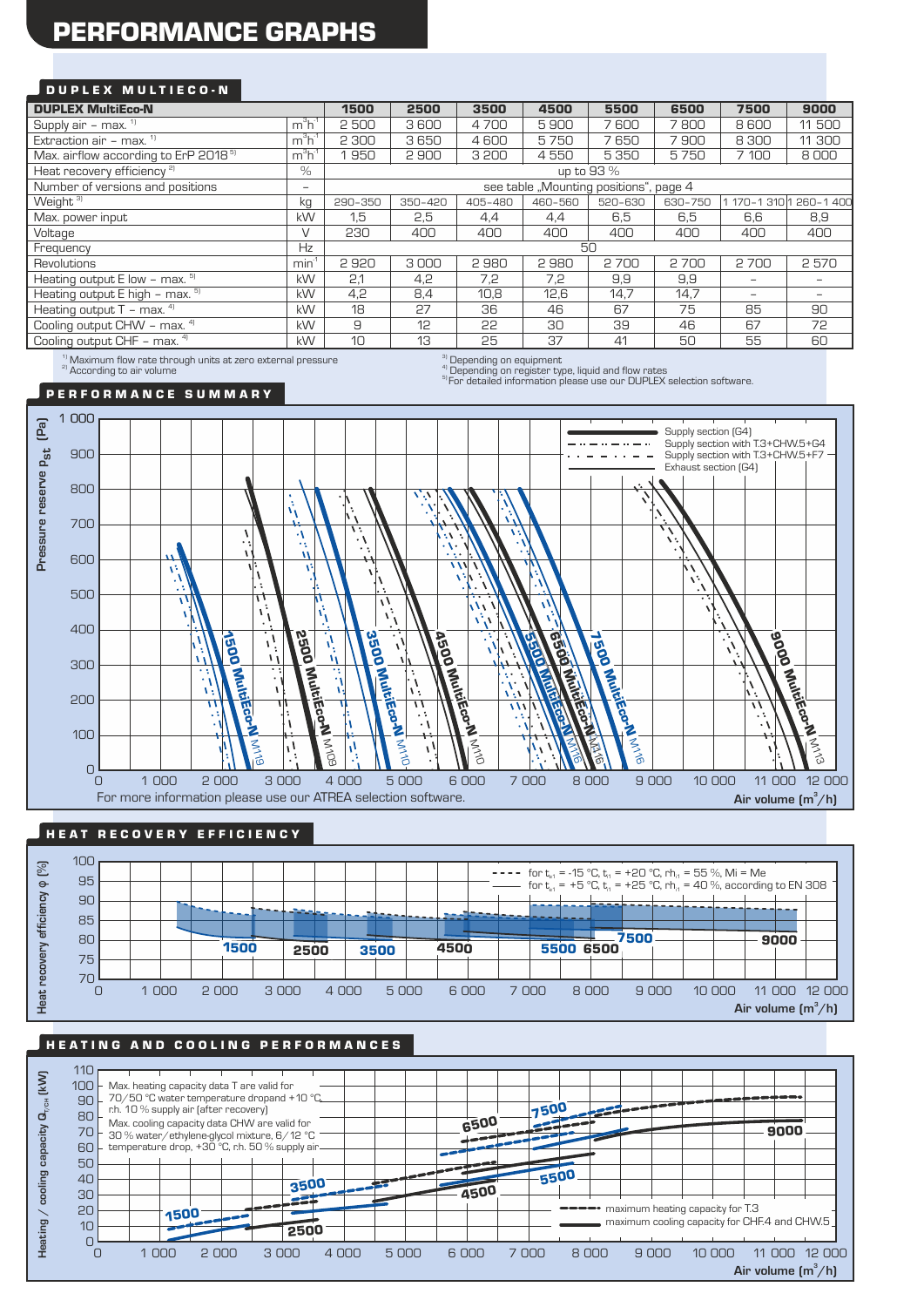# DIMENSIONS



Note: For detailed design and technical data we recommend using our dedicated selection software.

#### TYPES AND DIMENSIONS OF CONNECTING PORTS

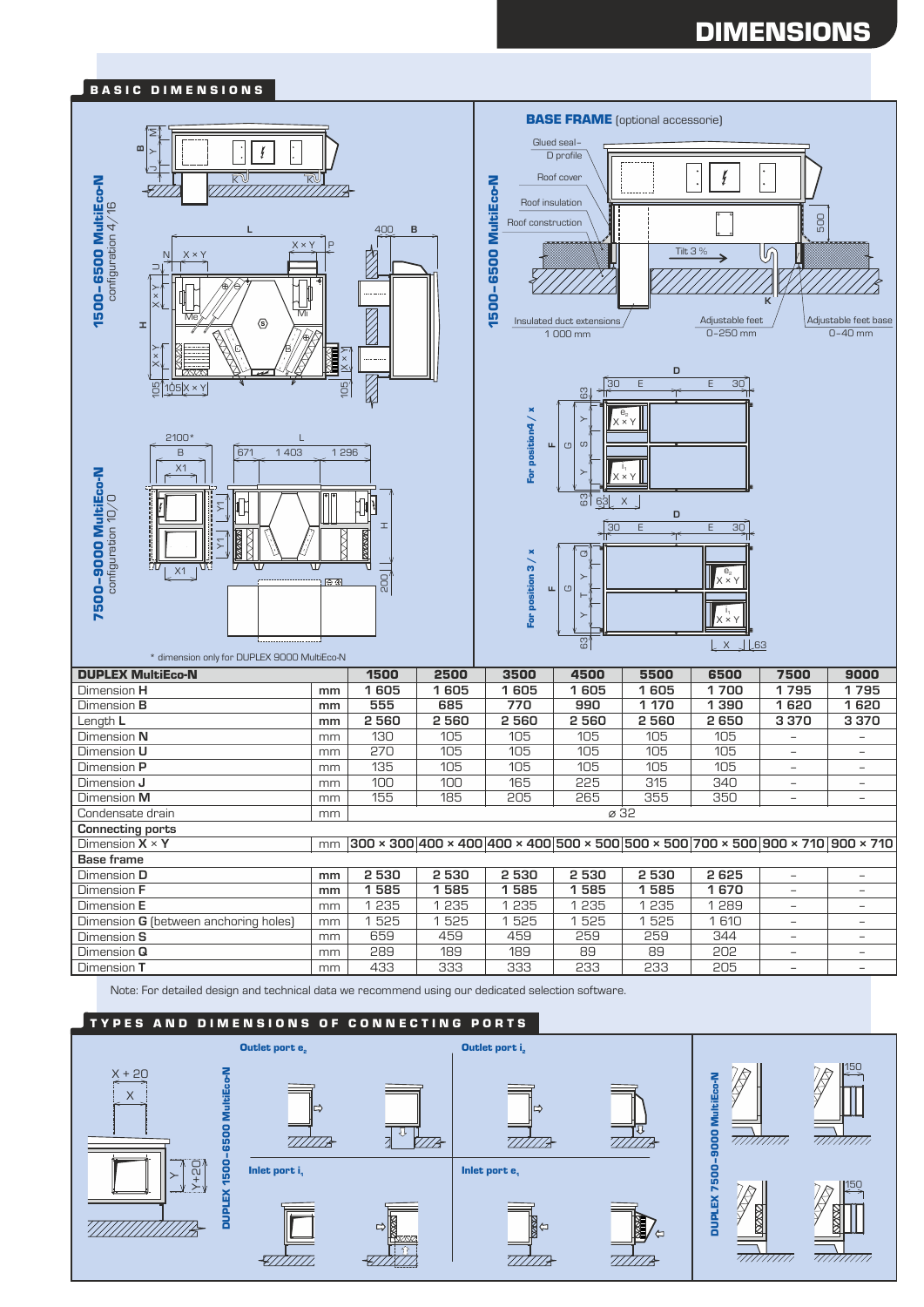# INSTALLATION AND VERSIONS OF DUPLEX MULTIECO-N

# INSTALLATION VERSIONS AND CONNECTING PORTS

DUPLEX 1500 to 9000 MultiEco-N units are available in a range of versions to facilitate their installation on the roof (outside). Rooftop units enable to go through the roof which is an excellent solution that saves material and labour costs in ducting and also significantly saves the energy lost

Detailed drawings are shown in the summary table "Mounting positions". DUPLEX units are characterised by a wide range

of accessories – the ports may be optionally fitted with flexible flanges, duct extensions or special hoods if required.

# MOUNTING POSITIONS AND PORT CONFIGURATION

## DUPLEX 1500–6500 MultiEco-N









 $e<sub>2</sub>$ î

i. û





DUPLEX 7500–9000 MultiEco-N







 $\frac{1}{1}$ 

 $i_2$   $\Omega$ 

3/20\*

i1

¢

 $e<sub>z</sub>$ 

 $e<sub>1</sub>$ 

\* DUPLEX 3500–6500 MultiEco-N with max. one coil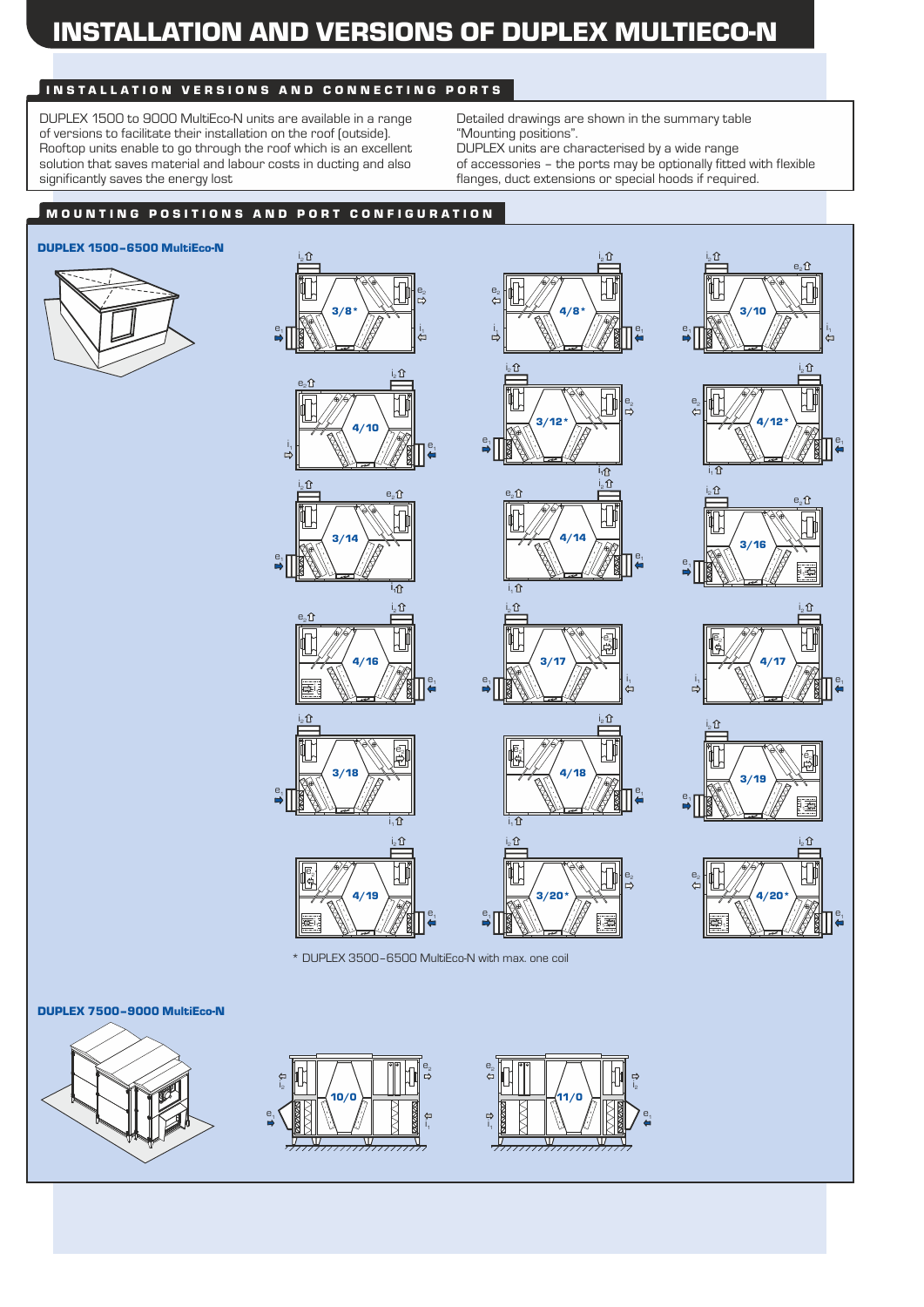# HANDLING SPACE

# MOUNTING POSITIONS - CONNECTIONS THROUGH THE ROOF





### HANDLING SPACE

DUPLEX units must be installed with the prescribed handling space around the unit in mind.

Below the unit at least 150 mm must be left to install the DN 32



condensate drain line. This line must run through a U-bend at least 150 mm high into a sewer. Handling space in front of the unit must be maintained for replacing filters.





### ACOUSTIC POWER L<sub>w</sub> and acoustic pressure L<sub>D3</sub>

|                        | <b>Working point</b>                           |             |                      | <b>Acoustic power L. [dB(A)]</b> | Acoustic pressure L <sub>p3</sub> [dB(A)] |      |                    |
|------------------------|------------------------------------------------|-------------|----------------------|----------------------------------|-------------------------------------------|------|--------------------|
| <b>Type</b>            |                                                | inlet $e_1$ | inlet i <sub>1</sub> | outlet e <sub>2</sub>            | outlet is                                 | unit | at distance of 3 m |
| DUPLEX 1500 MultiEco-N | 1 500 $\text{m}^3/\text{h}$ (200 Pa)           | 57          | 57                   | 87                               | 87                                        | 60   | 40                 |
| DUPLEX 2500 MultiEco-N | $2500 \text{ m}^3/\text{h}$ (200 Pa)           | 57          | 57                   | 82                               | 82                                        | 61   | 40                 |
| DUPLEX 3500 MultiEco-N | 3 500 m <sup>3</sup> /h [200 Pa]               | 58          | 59                   | 87                               | 88                                        | 59   | 38                 |
| DUPLEX 4500 MultiEco-N | 4 500 m <sup>3</sup> /h (200 Pa)               | 65          | 65                   | 90                               | 90                                        | 61   | 40                 |
| DUPLEX 5500 MultiEco-N | $\frac{1}{5}000 \text{ m}^3/\text{h}$ (200 Pa) | 67          | 67                   | 96                               | 95                                        | 51   | 31                 |
| DUPLEX 6500 MultiEco-N | 6 000 m <sup>3</sup> /h (200 Pa)               | 66          | 68                   | 96                               | 88                                        | 65   | 44                 |
| DUPLEX 7500 MultiEco-N | 7 500 m <sup>3</sup> /h [200 Pa]               | 65          | 69                   | 91                               | 92                                        | 73   | 51                 |
| DUPLEX 9000 MultiEco-N | 8 500 m <sup>3</sup> /h (200 Pa)               | 67          | 66                   | 97                               | 97                                        | 76   | 46                 |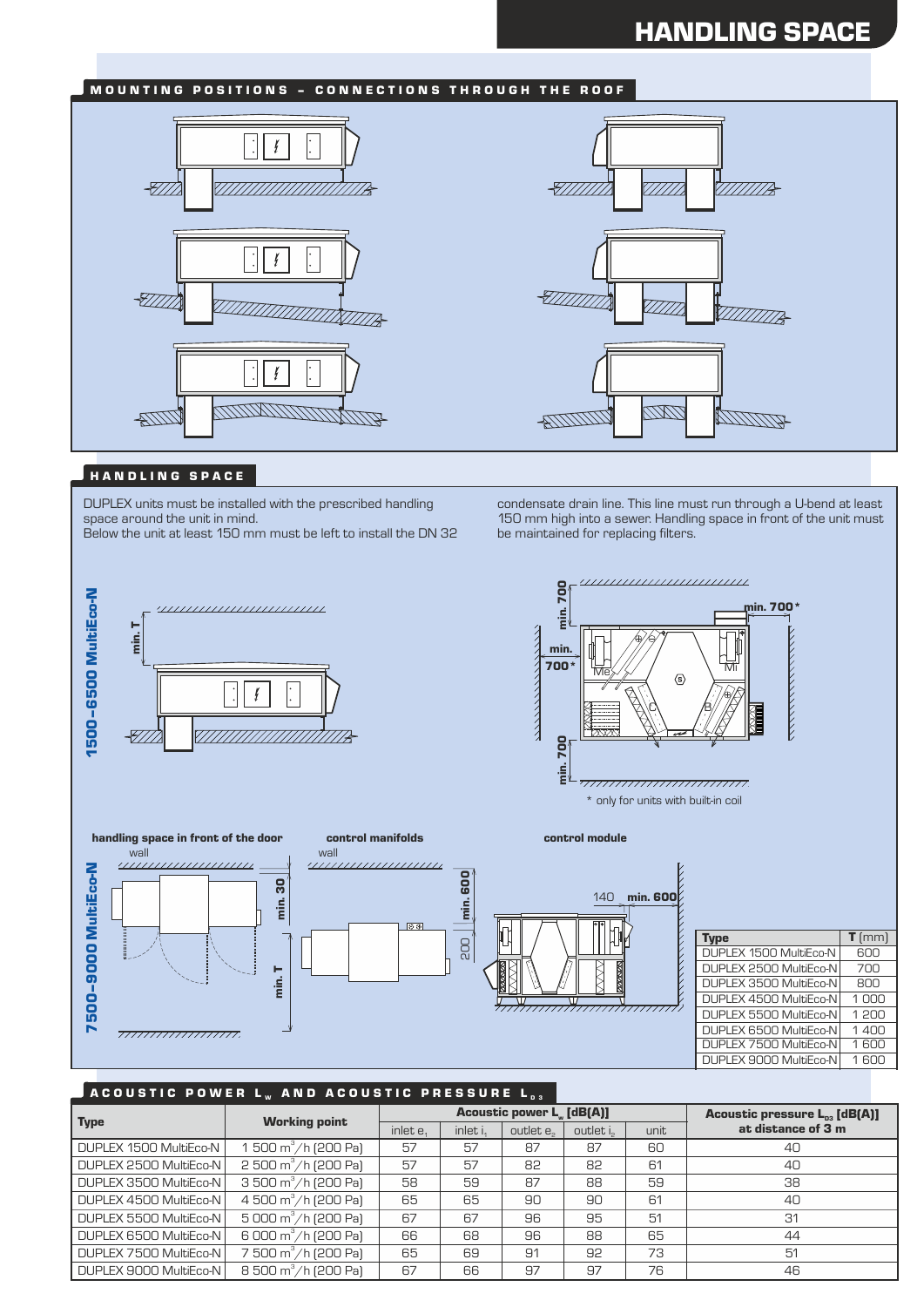# DUPLEX MULTIECO-N - BASIC UNIT



#### **DUPLEX 1500–6500 MultiEco-N**

The compact unit consists of supply and exhaust fans in semispiral casing with anti-vibration mounting, removable counterflow air-toair heat recovery core assembled from thin plastic plates, removable Coarse 60 % (G4), ePM10 50 % (M5) or ePM1 55 % (F7) supply and exhaust air filters, and a condensate pan with DN 32 flexible hose. Top doors enable easy access to all built-in components. Front doors for easy filters changing. **DUPLEX 7500–9000 MultiEco-N**

The unit consists of 3 separate sections:

1 – supply free-wheel fan with electric motors in anti-vibration mounting, removable supply filter Coarse 60 % (G4),

- ePM10 50 % (M5) or ePM1 55 % (F7).
- 2 cross-flow heat recovery exchanger with an electric motor, a belt pulley and a belt

3 – exhaust free-wheel fan with electric motors in anti-vibration mounting, removable exhaust filter Coarse 60 % (G4), ePM10 50 % (M5) or ePM1 55 % (F7).

A front door enables easy access to all built-in components and filters.

The units meet requirement in accordance with Commision regulation (EU) No. 1253/2014 (Ecodesign)

in the defined working area.



# Fans

All units are equipped with high-efficiency fans (ebm-papst and Ziehl Abegg) with free-running impellers and backward curved blades. Whole range of DUPLEX 1500 to 9000 MultiEco-N fans meets the requirements of the European directive ErP 2015.

#### Heat recovery exchanger

The only heat recovery core type made of plastic in counterflow arrangement with high efficiency – up to 93 %.

# DUPLEX MULTIECO-N - MODIFICATION DESCRIPTION



# $By-pass$   $[, B"$

By-pass of the plate heat recovery core on supply air side. By-pass consists of an opposed-blade damper and an actuator. It is fitted next to the recovery core inside the unit; it does not increase size of the unit. The standard actuator is BELIMO 24 V; other types are available upon request.



#### Mixing damper (..C")

The mixing damper is used to mix exhaust and supply air. Circulation valve consists of an opposed-blade damper and actuator. It is fitted next to the recovery core inside the unit, it does not increase the size of the unit. The standard actuator is BELIMO 24 V; other types are available upon request.



### Hot water heating coil  $($ "T" $)$

Built-in water-to-air three-row (possibly five-row) heating coil; made of copper pipes and aluminum fins. Designed for systems up to 110 °C and 1,0 MPa. The coil is standardly equipped with flexible connection and a steam-gas capillary thermostat for freeze protection. Units in modification T (with heating coil) must be equipped with e, supply air shutoff damper; an actuator with springreturn function is reccommended. A coil hydraulic kitfor heating capacity control of RE-TPO4 or RE-TPO3 type can be supplied with the coil upon request. Due to roof installation we strictly recommend to use non-freezing liquid.



#### Electric heating coil  $("E")$

Integrated electric heating coils consist of PTC (Positive Temperature Coefficient) cells; they are generally used to heat up supply air. By default, electric heating coils always include protective thermostats (operational as well as emergency with manual reset) and regulation module KM featuring power switching elements with so called "zero" switching function (SSR). Built-in electric heating coils are offered in the 1500–6500 MultiEco-N units in two power options (basic and powerful). For more information please refer to the selection software DUPLEX.

#### Direct expansion (DX) coil ("CHF")

A built-in coil made of copper pipes and aluminum fins, including a condensate pan with individual condensate drainage and a pressure switch for freeze alarm. Three- or four-row coils with various evaporate temperature are chosen depending on capacity required, refrigerant type and air parameters. Optionally it is possible to deliver double-circuit evaporator in division 1:1 or 1:2, or completely atypical with needed capacity.



#### Chilled water cooling coil ("CHW")

A built-in coil made of copper pipes and aluminum fins, including a condensate pan with individual condensate drainage. Three- or five-row coils are chosen depending on capacity required, cooling medium type and air parameters. The cooling coil can be equipped with the R-CHW2 or R-CHW3 hydraulic kit on request.



#### Integrated pre-heater ("PT")

Built-in water-to-air three-row heating coil; made of copper pipes and aluminum fins. Designed for systems up to 110 °C and 1,0 MPa. Non-freezing liquid must be used.

# CHF.x



PT.x



Me.xxx; Mi.xxx

S7.C

B.x

C.x

T.x

E.x

DUPLEX xxxx MultiEco-N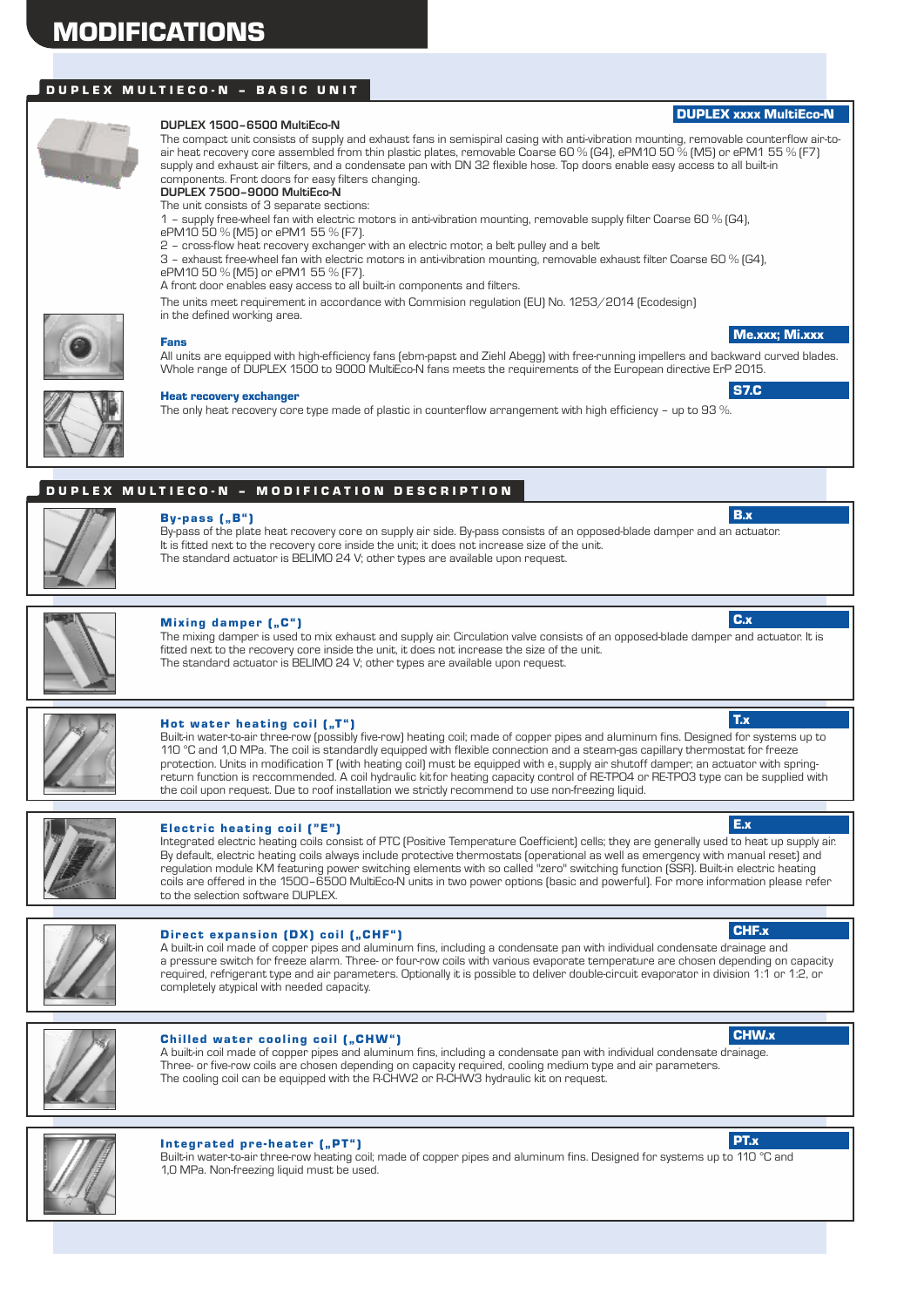# ACCESSORIES

### OTHER OPTIONAL ACCESSORIES (BASIC OVERVIEW)

#### Ke.xxx; Ki.xxx

Shutoff damper  $e_1$ ; i<sub>1</sub> Shutoff dampers standardly fitted with BELIMO actuators are located in the air inlet port. The following damper types are available: -- **fresh air damper e** – mandatory for C **<sup>1</sup>** modification (with mixing damper) and T, PT modification (with heating coil)

-- **exhaust air damper i<sup>1</sup>**

# RE-TPO.x



#### Heating coil hydraulic kit

Its function is to control heating capacity of a heating coil. It consists of a three-speed pump, two globe shutoff valves and connection pipes. Further equipment depends on the type: –**RE-TPO4** – four-way mixing valve with an actuator for digital control system

–**RE-TPO3** – three-way mixing valve with an actuator for digital control system



#### Hot water heating coil (TPO)

Separately supplied coil for installation into round duct.

It is suitable for cramped locations, where it is impossible to put the coil inside the unit, as well as for rooftop units. The coil is standardly equipment with the steamgas capillary thermostat.

#### Spare cartride filters

Constant air flow

Replacement filter cartridges in different sizes based on the unit type. Available in Coarse 60 % (G4), ePM10 50 % (M5), ePM1 55 % (F7) filtration classes.



#### CF.XXX

and pressure Manometers reading fan pressure together with controls, enables intelligent fan control of preselected airflow. This accessory assumes the unit is equipped with digital controls of RD5 type. Using a second manometer (optional accessory) in the supply air duct enables the user to control constant pressure in the supply duct.



#### **Tube manometers**

Accessory for filters for simple view of current pressure drop. The tube manometers are obligatory for hygienic unit design in accordance with the VDI 6022.

MFF



### Fee t

The MultiEco-N units can be equipped with adjustable feet (alternative to base frame).



#### **Air filtration**

## Fe.xxx; Fi.xxx

All DUPLEX MultiEco-N units can be equipped with supply or exhaust air filtration of ePM10 50 % (M5) or ePM1 55 % (F7) classes instead of standard Coarse 60 % (G4) class. Pressure drop of the filter is then 50 to 100 Pa (clean filter) depending on air flow rate, unit type and dirt accumulated.

### R-CHW.x



#### Cooling coil hydraulic kit

Its function is to control cooling capacity of a chilled-water cooling coil. It always consists of two globe shutoff valves and connection pipes. Further equipment depends on the type: **–R-CHW3** – three-way mixing valve with

- an actuator
- **–R**-**CHW2** throttling valve with an actuator for digital control system



#### Electric heating coil (EPO-V)

Separately supplied heating coil to be fitted into round or rectangular duct. Capacities and diameters can be found in respective catalogue sheets.



**connections** Ports can be equipped with flexible connections upon request.



#### Insulated duct extension

Rectangular duct extension for connection through the roof. The casing is made from sandwich panels with mineral insulation. Standard lenght is 1 m.

#### Base frame



Dismountable base frame with integrated PIR (30 mm) insulation and service doors. Standard heigh 500 mm, others on request. Available only for DUPLEX 1500–6500 Multi-N Rooftop.

#### Special hoods



Special weatherproof hoods for inlet  $[e_1]$  and outlet  $[i_2]$  ports. The hood for  $e_1$  port in combine with integrated droplet eliminator.